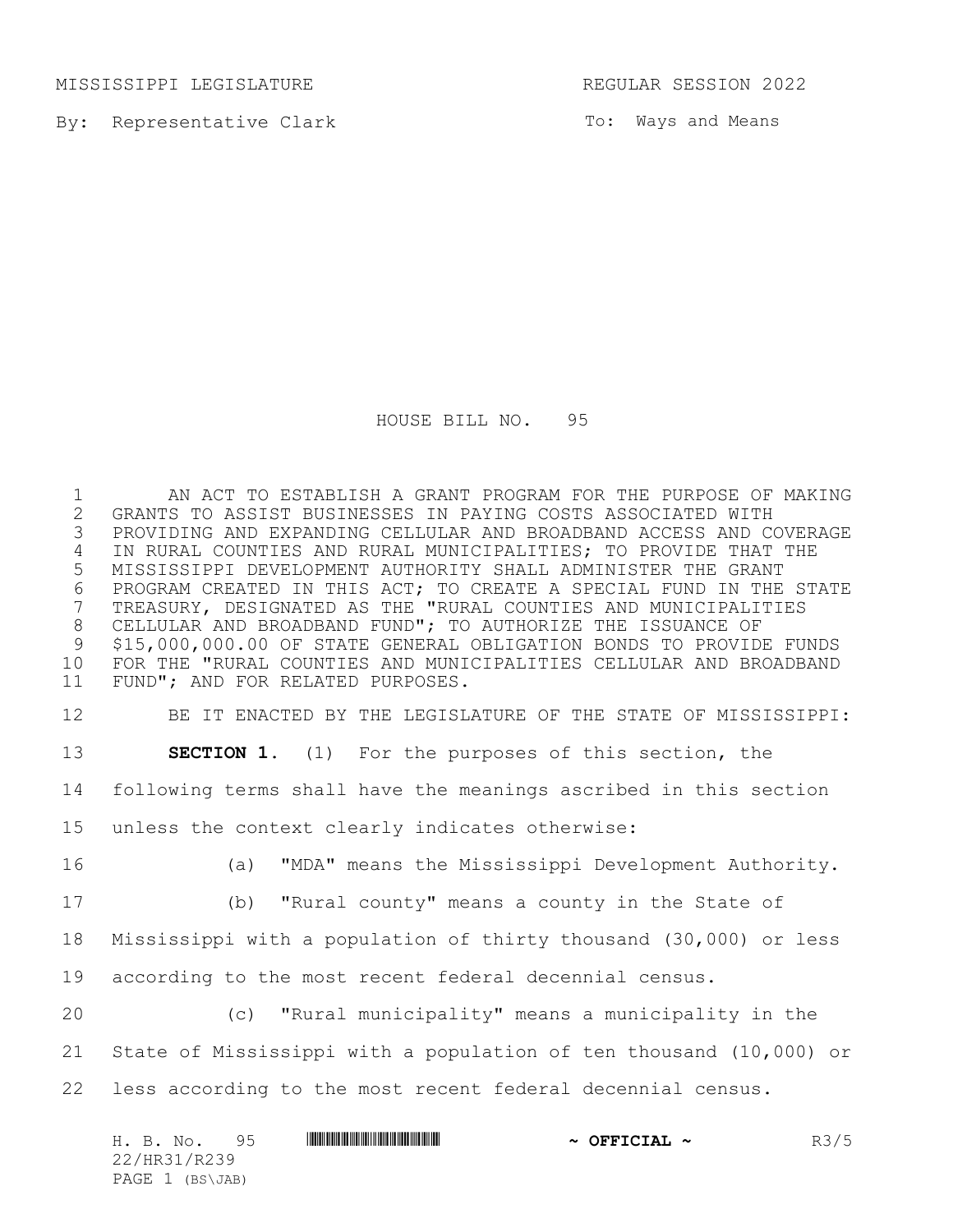(2) There is hereby created in the State Treasury a special fund to be designated as the "Rural Counties and Municipalities Cellular and Broadband Fund," which shall consist of funds made available by the Legislature in any manner and funds from any other source designated for deposit into such fund. Unexpended amounts remaining in the fund at the end of a fiscal year shall not lapse into the State General Fund, and any investment earnings or interest earned on amounts in the fund shall be deposited to the credit of the fund. Monies in the fund shall be used to make grants to businesses for the purposes provided in this section.

 (3) The MDA shall establish a program to make grants to businesses for the purpose of assisting such businesses in paying costs associated with providing and expanding cellular and broadband access and coverage in rural counties and rural municipalities. The maximum amount of a grant made to a business under this section cannot exceed twenty-five percent (25%) of the cost of the project for which the grant is made. A business may apply to the MDA for a grant under this section in the manner provided for in this section.

 (4) A business desiring a grant under this section must submit an application to the MDA. The application must include a description of the project for which the grant is requested, the cost of the project for which the grant is requested, the amount of the grant requested and any other information required by the MDA.

H. B. No. 95 \*HR31/R239\* **~ OFFICIAL ~** 22/HR31/R239 PAGE 2 (BS\JAB)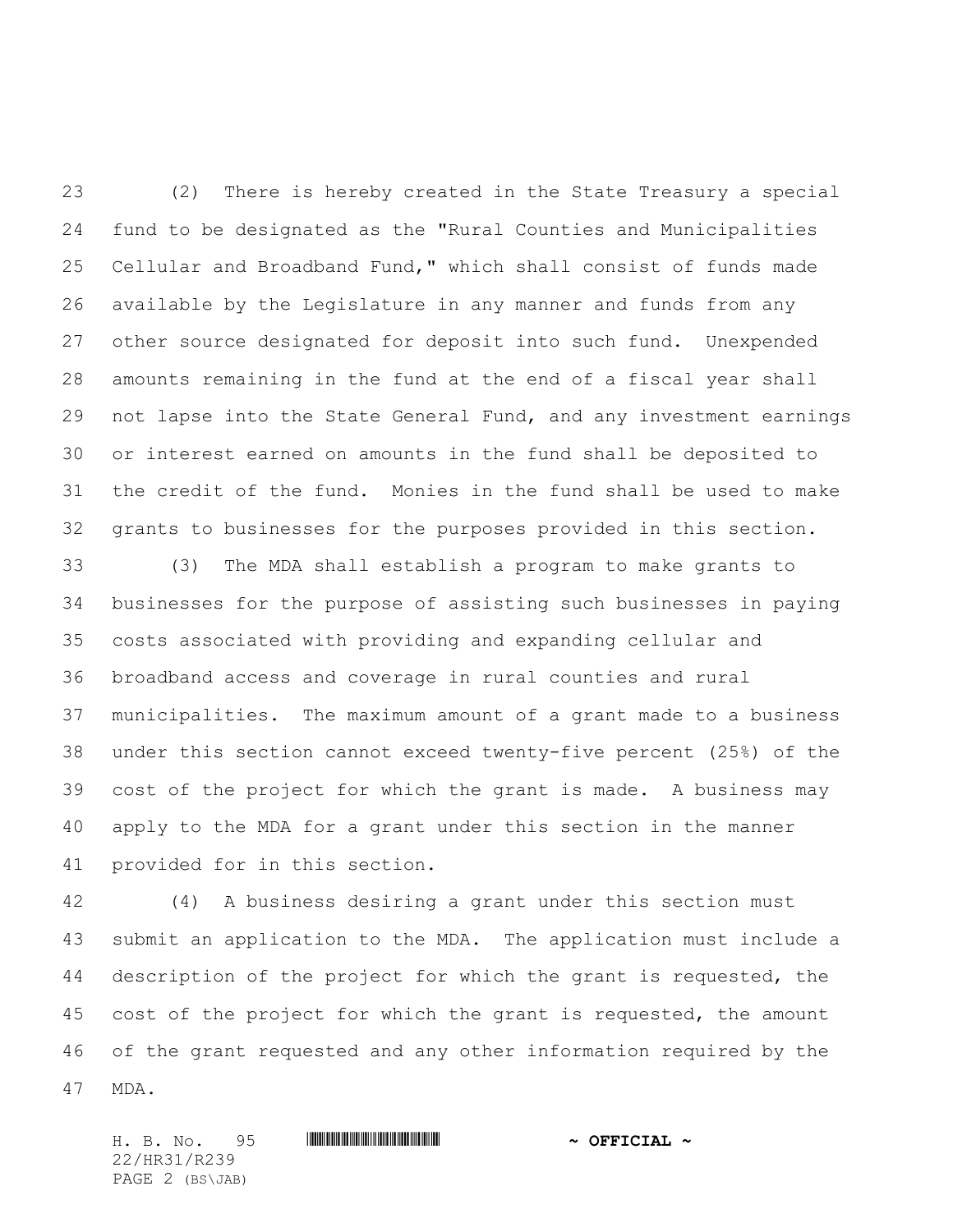(5) The MDA shall have all powers necessary to implement and administer the program established under this section, and the MDA shall promulgate rules and regulations, in accordance with the Mississippi Administrative Procedures Law, necessary for the implementation of this section.

 **SECTION 2.** (1) As used in this section, the following words shall have the meanings ascribed herein unless the context clearly requires otherwise:

 (a) "Accreted value" of any bonds means, as of any date of computation, an amount equal to the sum of (i) the stated initial value of such bond, plus (ii) the interest accrued thereon from the issue date to the date of computation at the rate, compounded semiannually, that is necessary to produce the approximate yield to maturity shown for bonds of the same maturity.

(b) "State" means the State of Mississippi.

(c) "Commission" means the State Bond Commission.

 (2) (a) The commission, at one time, or from time to time, may declare by resolution the necessity for issuance of general obligation bonds of the State of Mississippi to provide funds for the grant program authorized in Section 1 of this act. Upon the adoption of a resolution by the Mississippi Development Authority, declaring the necessity for the issuance of any part or all of the general obligation bonds authorized by this subsection, the Mississippi Development Authority shall deliver a certified copy

H. B. No. 95 \*HR31/R239\* **~ OFFICIAL ~** 22/HR31/R239 PAGE 3 (BS\JAB)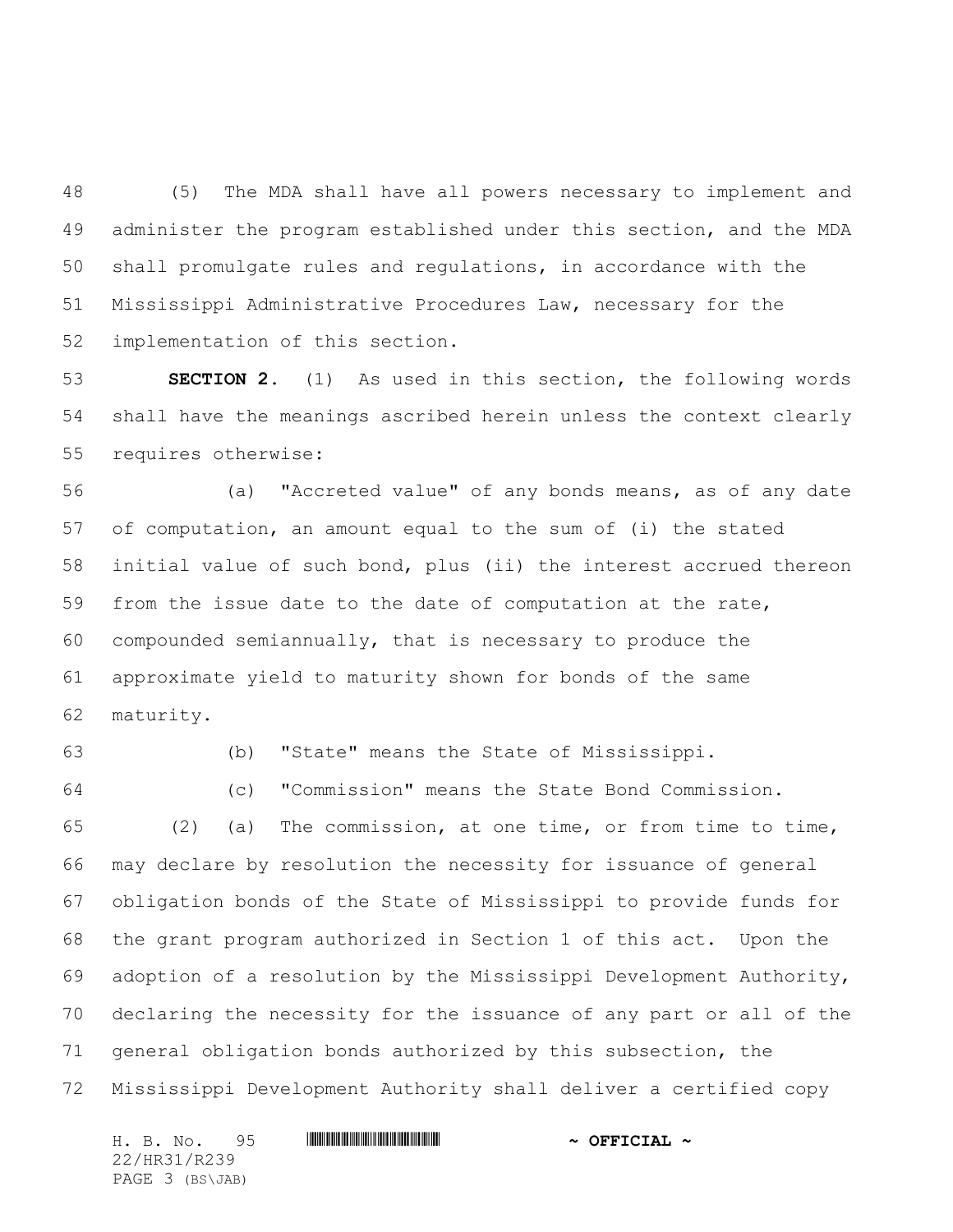of its resolution or resolutions to the commission. Upon receipt of such resolution, the commission, in its discretion, may act as the issuing agent, prescribe the form of the bonds, determine the appropriate method for sale of the bonds, advertise for and accept bids or negotiate the sale of the bonds, issue and sell the bonds so authorized to be sold, and do any and all other things necessary and advisable in connection with the issuance and sale of such bonds. The total amount of bonds issued under this section shall not exceed Fifteen Million Dollars (\$15,000,000.00). No bonds authorized under this section shall be issued after July 1, 2026.

 (b) Any investment earnings on amounts deposited into the special fund created in Section 1 of this act shall be used to pay debt service on bonds issued under this section, in accordance with the proceedings authorizing issuance of such bonds.

 (3) The principal of and interest on the bonds authorized under this section shall be payable in the manner provided in this subsection. Such bonds shall bear such date or dates, be in such denomination or denominations, bear interest at such rate or rates (not to exceed the limits set forth in Section 75-17-101, Mississippi Code of 1972), be payable at such place or places within or without the State of Mississippi, shall mature absolutely at such time or times not to exceed twenty-five (25) years from date of issue, be redeemable before maturity at such 97 time or times and upon such terms, with or without premium, shall

H. B. No. 95 \*HR31/R239\* **~ OFFICIAL ~** 22/HR31/R239 PAGE 4 (BS\JAB)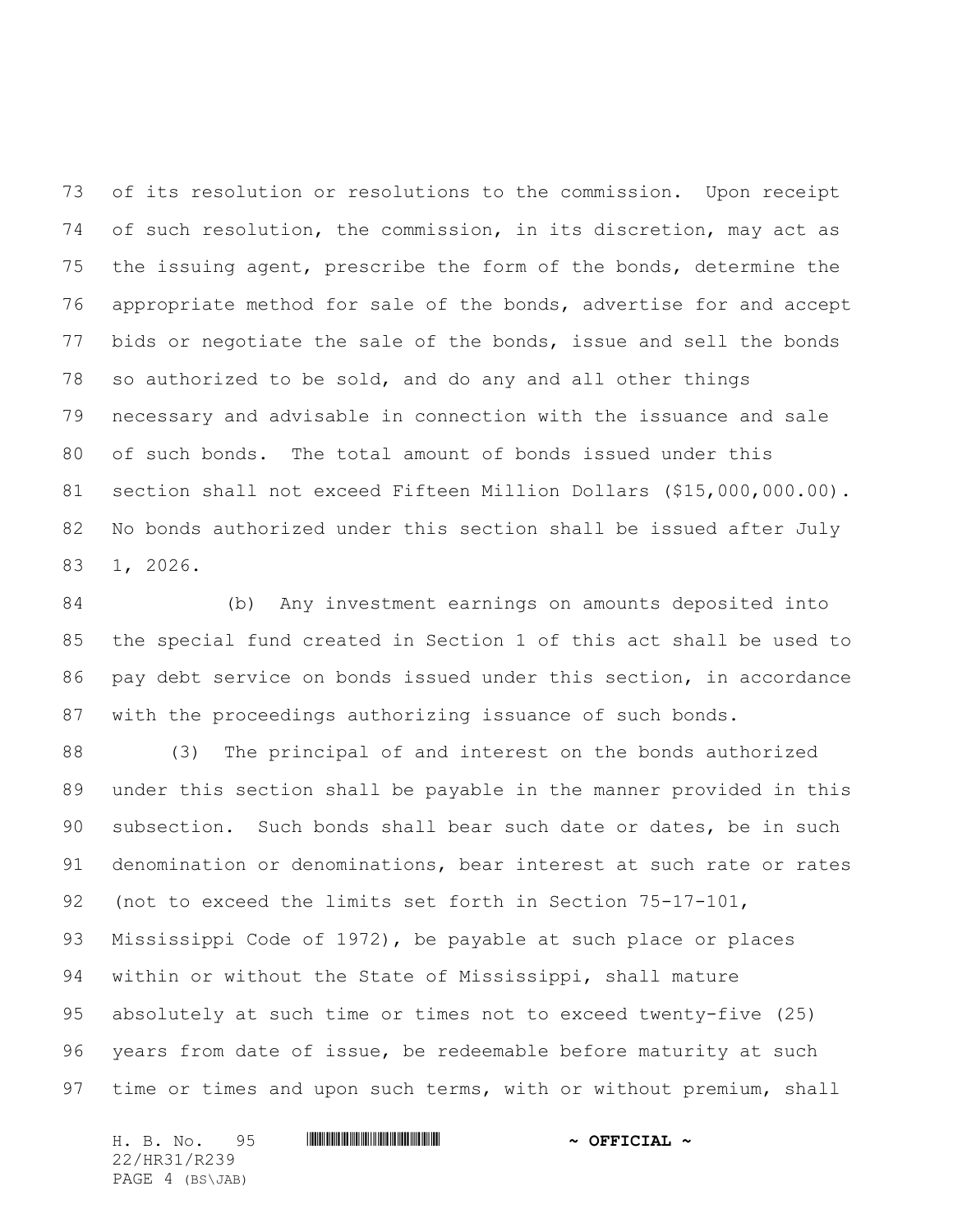bear such registration privileges, and shall be substantially in such form, all as shall be determined by resolution of the commission.

 (4) The bonds authorized by this section shall be signed by the chairman of the commission, or by his facsimile signature, and the official seal of the commission shall be affixed thereto, attested by the secretary of the commission. The interest coupons, if any, to be attached to such bonds may be executed by the facsimile signatures of such officers. Whenever any such bonds shall have been signed by the officials designated to sign the bonds who were in office at the time of such signing but who may have ceased to be such officers before the sale and delivery of such bonds, or who may not have been in office on the date such bonds may bear, the signatures of such officers upon such bonds and coupons shall nevertheless be valid and sufficient for all purposes and have the same effect as if the person so officially signing such bonds had remained in office until their delivery to the purchaser, or had been in office on the date such bonds may bear. However, notwithstanding anything herein to the contrary, such bonds may be issued as provided in the Registered Bond Act of the State of Mississippi.

 (5) All bonds and interest coupons issued under the provisions of this section have all the qualities and incidents of negotiable instruments under the provisions of the Uniform Commercial Code, and in exercising the powers granted by this

H. B. No. 95 \*HR31/R239\* **~ OFFICIAL ~** 22/HR31/R239 PAGE 5 (BS\JAB)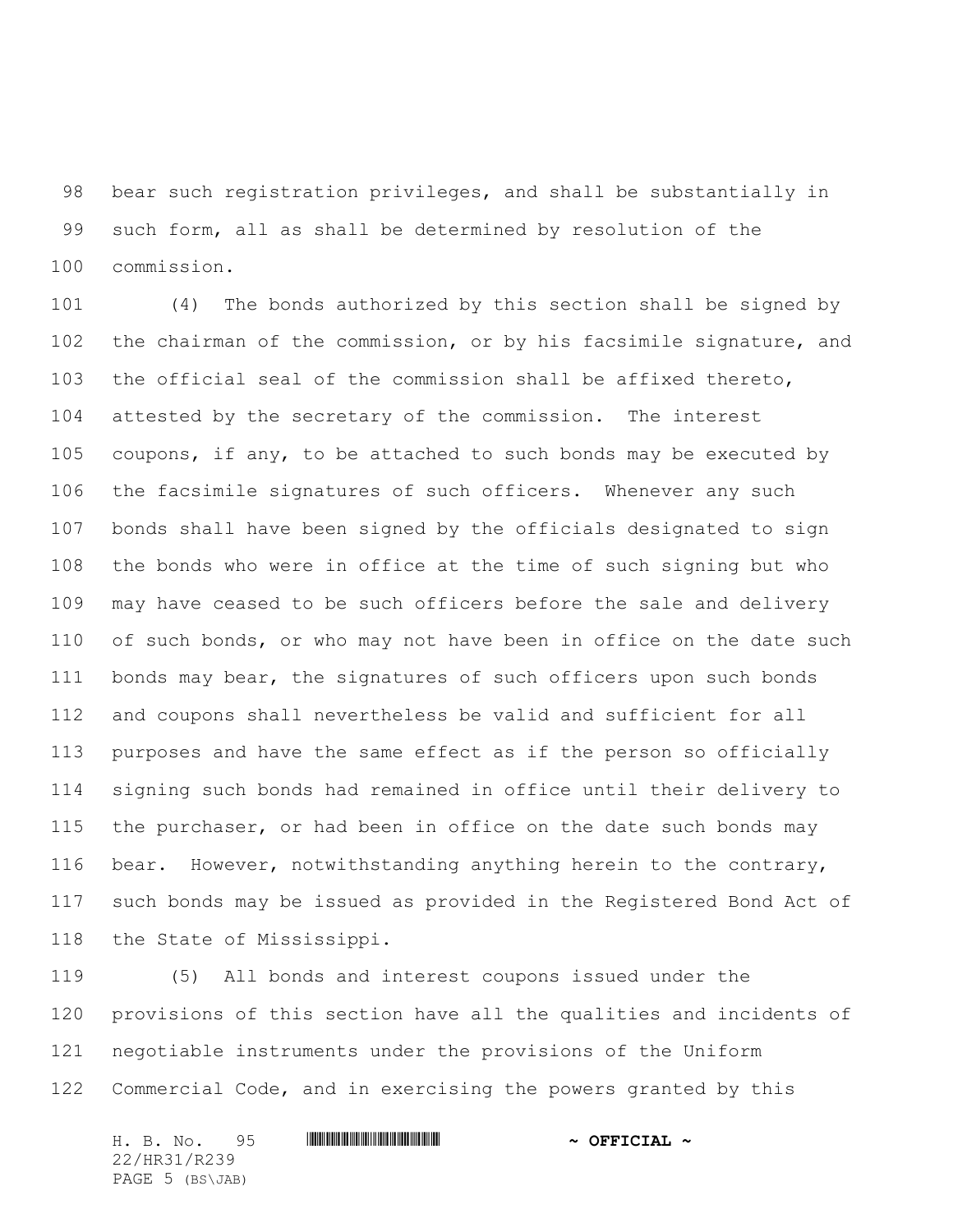section, the commission shall not be required to and need not comply with the provisions of the Uniform Commercial Code.

 (6) The commission shall act as issuing agent for the bonds authorized under this section, prescribe the form of the bonds, determine the appropriate method for sale of the bonds, advertise 128 for and accept bids or negotiate the sale of the bonds, issue and sell the bonds so authorized to be sold, pay all fees and costs incurred in such issuance and sale, and do any and all other things necessary and advisable in connection with the issuance and sale of such bonds. The commission is authorized and empowered to 133 pay the costs that are incident to the sale, issuance and delivery of the bonds authorized under this section from the proceeds derived from the sale of such bonds. The commission may sell such bonds on sealed bids at public sale or may negotiate the sale of the bonds for such price as it may determine to be for the best interest of the State of Mississippi. All interest accruing on such bonds so issued shall be payable semiannually or annually.

 If such bonds are sold by sealed bids at public sale, notice 141 of the sale shall be published at least one time, not less than ten (10) days before the date of sale, and shall be so published in one or more newspapers published or having a general circulation in the City of Jackson, Mississippi, selected by the commission.

 The commission, when issuing any bonds under the authority of 147 this section, may provide that bonds, at the option of the State

H. B. No. 95 \*HR31/R239\* **~ OFFICIAL ~** 22/HR31/R239 PAGE 6 (BS\JAB)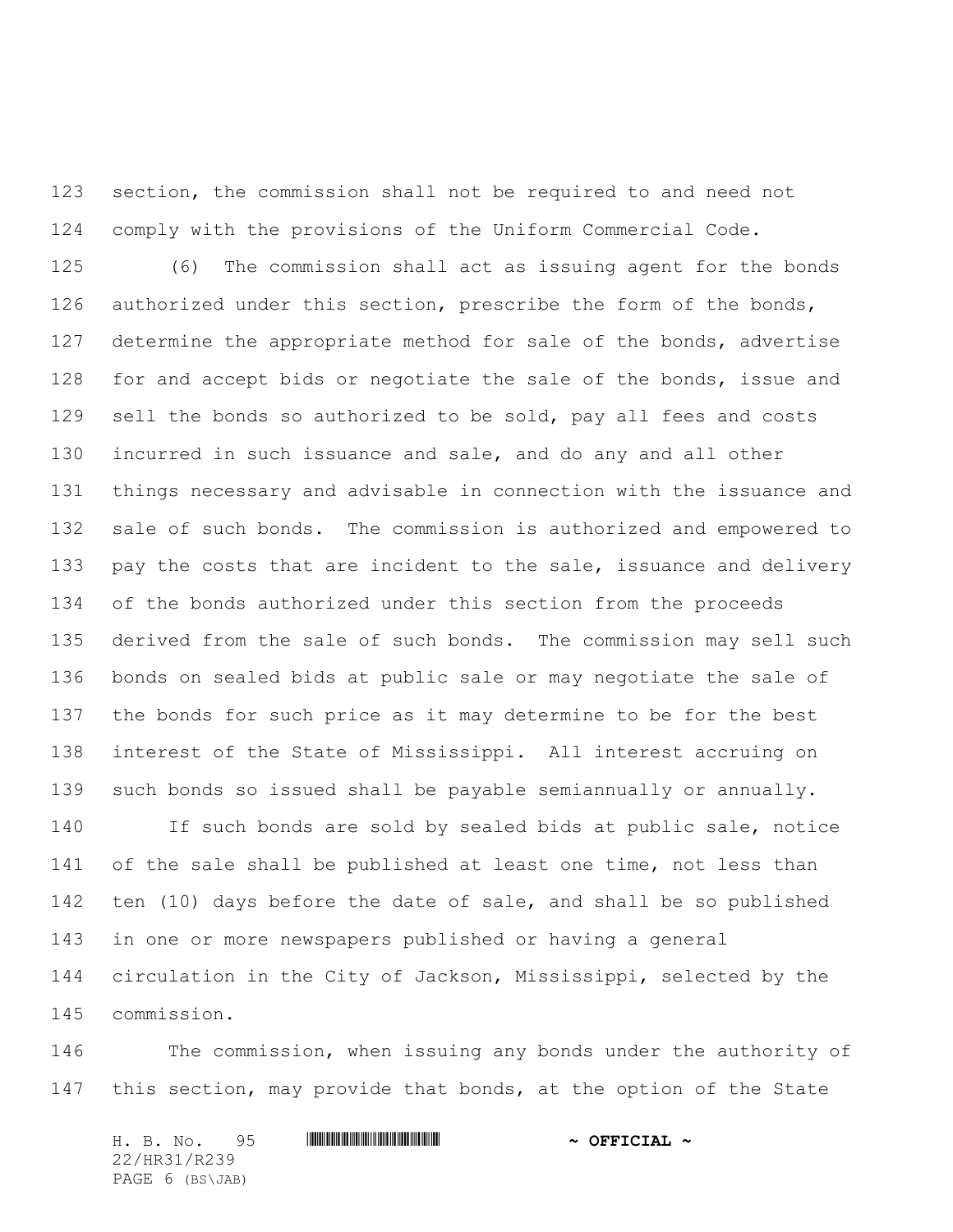of Mississippi, may be called in for payment and redemption at the call price named therein and accrued interest on such date or dates named therein.

 (7) The bonds issued under the provisions of this section are general obligations of the State of Mississippi, and for the payment thereof the full faith and credit of the State of Mississippi is irrevocably pledged. If the funds appropriated by the Legislature are insufficient to pay the principal of and the 156 interest on such bonds as they become due, then the deficiency shall be paid by the State Treasurer from any funds in the State Treasury not otherwise appropriated. All such bonds shall contain recitals on their faces substantially covering the provisions of this subsection.

 (8) Upon the issuance and sale of bonds under the provisions of this section, the commission shall transfer the proceeds of any such sale or sales to the Rural Counties and Municipalities Cellular and Broadband Fund created in Section 1 of this act. The proceeds of such bonds shall be disbursed solely upon the order of the Mississippi Development Authority under such restrictions, if any, as may be contained in the resolution providing for the issuance of the bonds.

 (9) The bonds authorized under this section may be issued without any other proceedings or the happening of any other 171 conditions or things other than those proceedings, conditions and things which are specified or required by this section. Any

H. B. No. 95 \*HR31/R239\* **~ OFFICIAL ~** 22/HR31/R239 PAGE 7 (BS\JAB)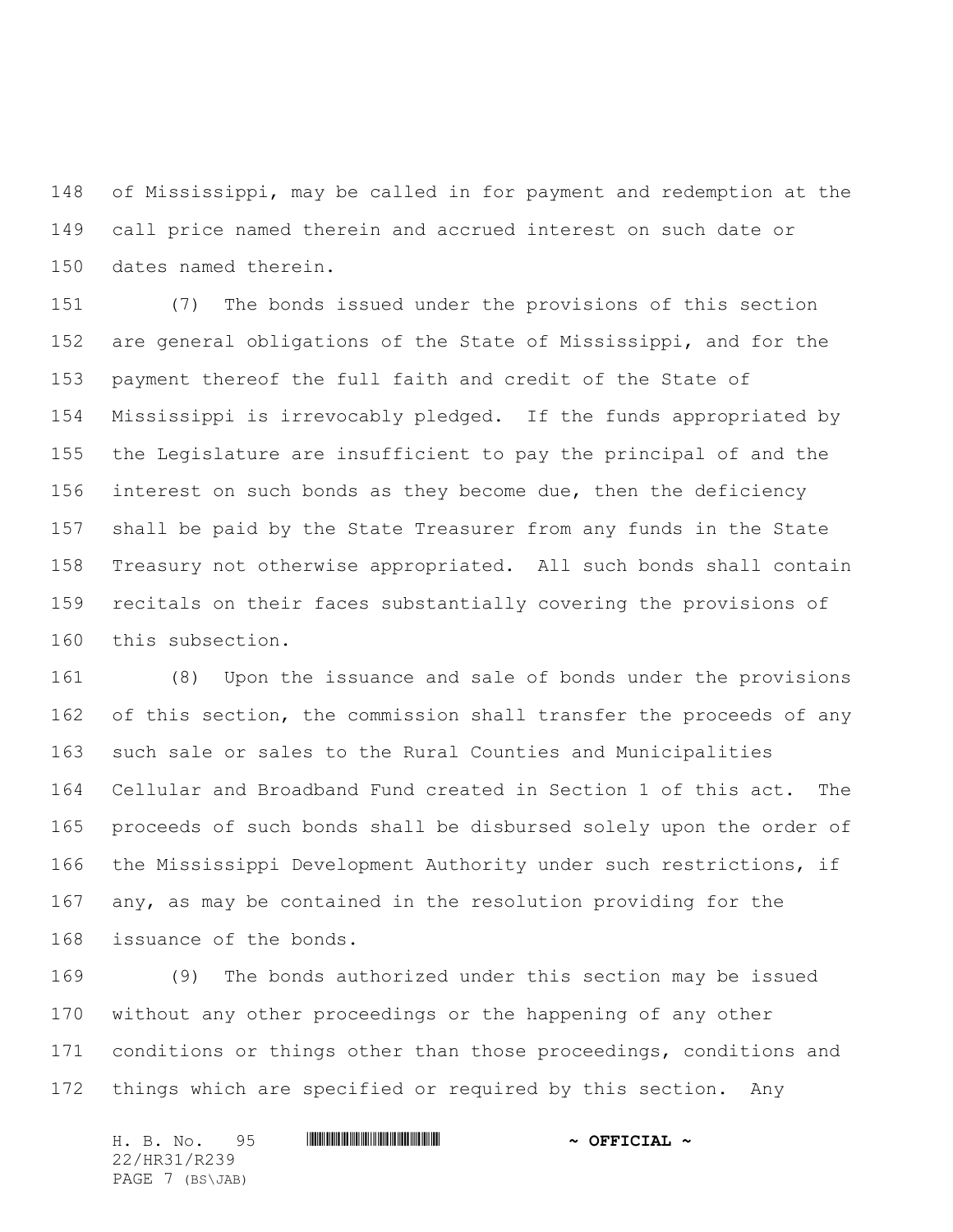resolution providing for the issuance of bonds under the provisions of this section shall become effective immediately upon its adoption by the commission, and any such resolution may be adopted at any regular or special meeting of the commission by a majority of its members.

 (10) The bonds authorized under the authority of this section may be validated in the Chancery Court of the First Judicial District of Hinds County, Mississippi, in the manner and with the force and effect provided by Chapter 13, Title 31, Mississippi Code of 1972, for the validation of county, municipal, school district and other bonds. The notice to taxpayers required by such statutes shall be published in a newspaper published or having a general circulation in the City of Jackson, Mississippi.

 (11) Any holder of bonds issued under the provisions of this 187 section or of any of the interest coupons pertaining thereto may, either at law or in equity, by suit, action, mandamus or other proceeding, protect and enforce any and all rights granted under this section, or under such resolution, and may enforce and compel performance of all duties required by this section to be performed, in order to provide for the payment of bonds and interest thereon.

 (12) All bonds issued under the provisions of this section shall be legal investments for trustees and other fiduciaries, and for savings banks, trust companies and insurance companies 197 organized under the laws of the State of Mississippi, and such

H. B. No. 95 \*HR31/R239\* **~ OFFICIAL ~** 22/HR31/R239 PAGE 8 (BS\JAB)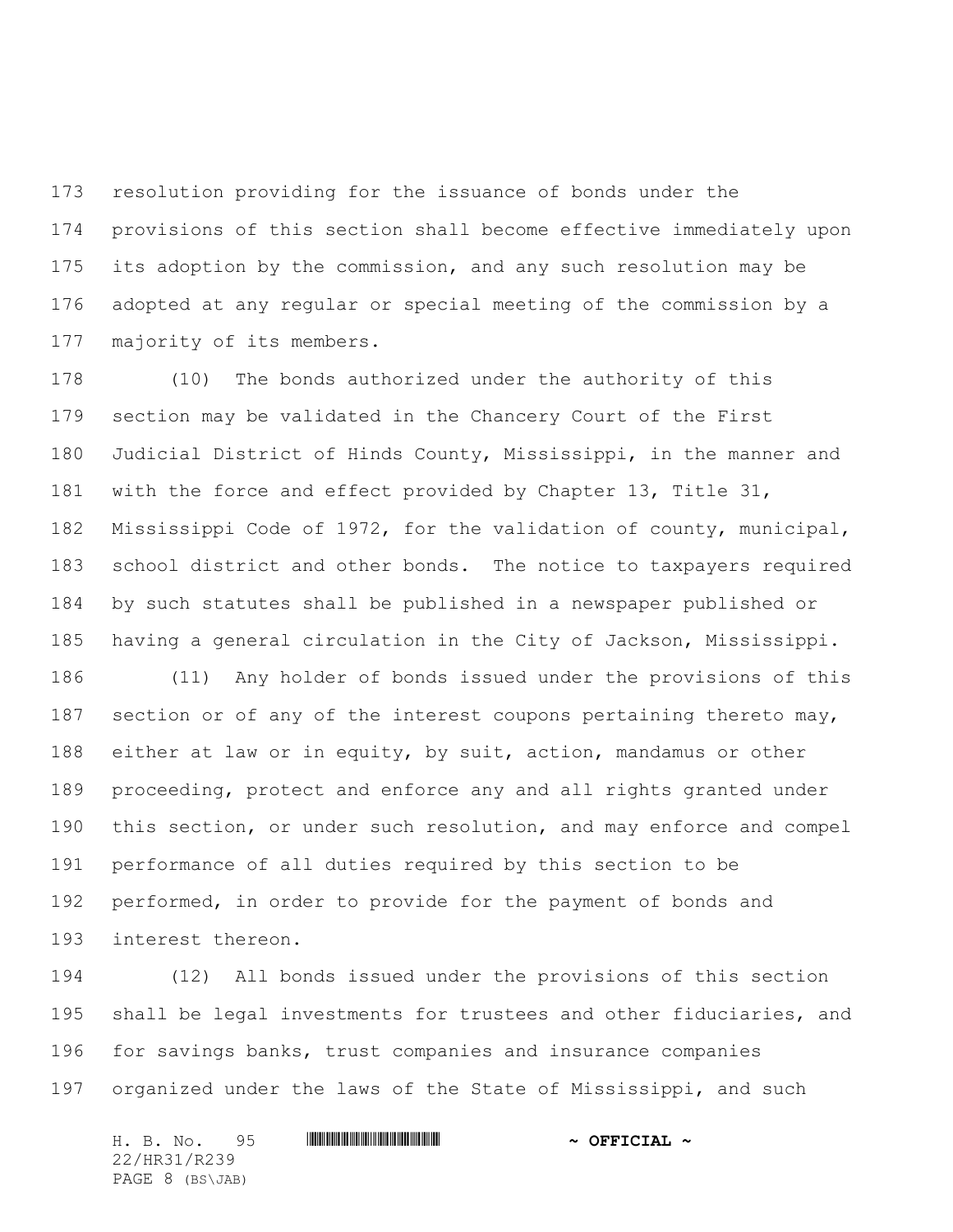bonds shall be legal securities which may be deposited with and shall be received by all public officers and bodies of this state and all municipalities and political subdivisions for the purpose of securing the deposit of public funds.

 (13) Bonds issued under the provisions of this section and income therefrom shall be exempt from all taxation in the State of Mississippi.

 (14) The proceeds of the bonds issued under this section shall be used solely for the purposes therein provided, including the costs incident to the issuance and sale of such bonds.

 (15) The State Treasurer is authorized, without further process of law, to certify to the Department of Finance and Administration the necessity for warrants, and the Department of Finance and Administration is authorized and directed to issue such warrants, in such amounts as may be necessary to pay when due the principal of, premium, if any, and interest on, or the accreted value of, all bonds issued under this section; and the State Treasurer shall forward the necessary amount to the designated place or places of payment of such bonds in ample time to discharge such bonds, or the interest thereon, on the due dates thereof.

 (16) This section shall be deemed to be full and complete authority for the exercise of the powers therein granted, but this section shall not be deemed to repeal or to be in derogation of any existing law of this state.

H. B. No. 95 \*HR31/R239\* **~ OFFICIAL ~** 22/HR31/R239 PAGE 9 (BS\JAB)